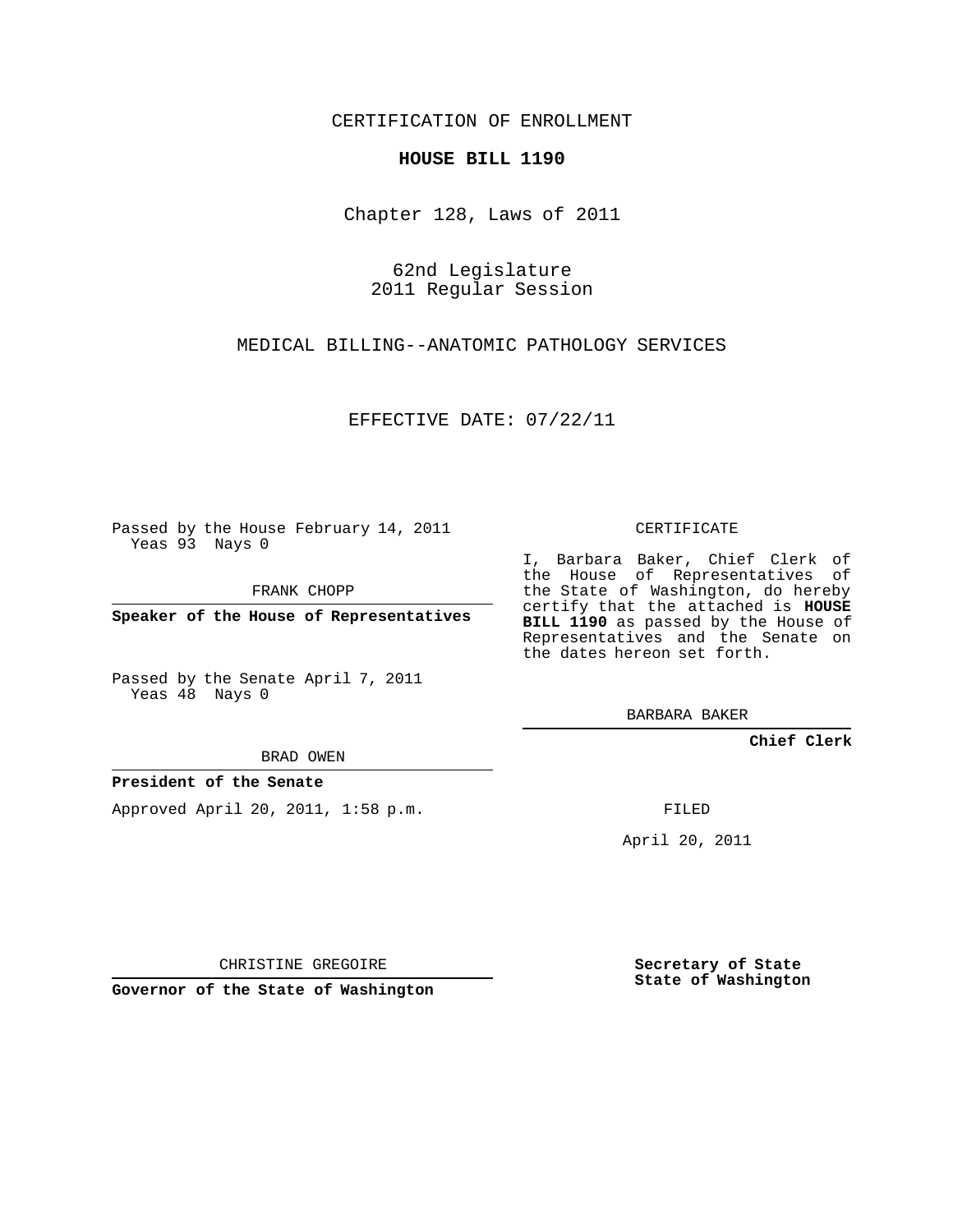## **HOUSE BILL 1190** \_\_\_\_\_\_\_\_\_\_\_\_\_\_\_\_\_\_\_\_\_\_\_\_\_\_\_\_\_\_\_\_\_\_\_\_\_\_\_\_\_\_\_\_\_

\_\_\_\_\_\_\_\_\_\_\_\_\_\_\_\_\_\_\_\_\_\_\_\_\_\_\_\_\_\_\_\_\_\_\_\_\_\_\_\_\_\_\_\_\_

Passed Legislature - 2011 Regular Session

**State of Washington 62nd Legislature 2011 Regular Session By** Representatives Hinkle, Kelley, Van De Wege, Liias, and Stanford Read first time 01/14/11. Referred to Committee on Health Care &

 AN ACT Relating to billing for anatomic pathology services; and adding a new section to chapter 48.43 RCW.

BE IT ENACTED BY THE LEGISLATURE OF THE STATE OF WASHINGTON:

 NEW SECTION. **Sec. 1.** A new section is added to chapter 48.43 RCW to read as follows:

 (1) A clinical laboratory or physician, located in this state, or in another state, providing anatomic pathology services for patients in this state, shall present or cause to be presented a claim, bill, or demand for payment for these services only to the following:

(a) The patient;

Wellness.

(b) The responsible insurer or other third-party payer;

 (c) The hospital, public health clinic, or nonprofit health clinic ordering such services;

 (d) The referring laboratory, excluding a laboratory of a physician's office or group practice that does not perform the professional component of the anatomic pathology service for which such claim, bill, or demand is presented; or

(e) Governmental agencies or their specified public or private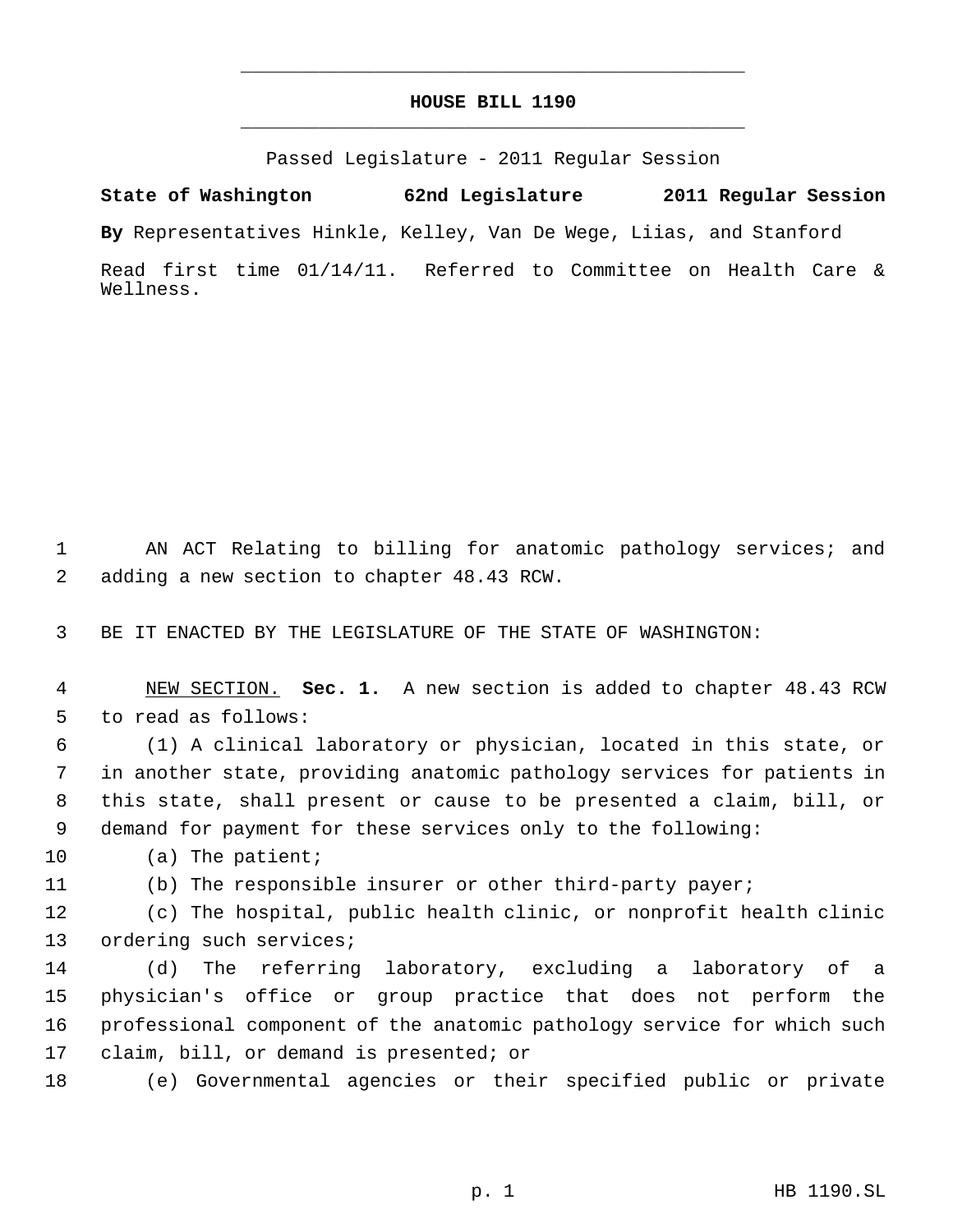agent, agency, or organization on behalf of the recipient of the services.

 (2) Except for a physician at a referring laboratory that has been billed pursuant to subsection (6) of this section, no licensed practitioner in the state may, directly or indirectly, charge, bill, or otherwise solicit payment for anatomic pathology services unless such services were rendered personally by the licensed practitioner or under the licensed practitioner's direct supervision in accordance with section 353 of the public health service act (42 U.S.C. Sec. 263a).

 (3) No patient, insurer, third-party payer, hospital, public health clinic, or nonprofit health clinic may be required to reimburse any licensed practitioner for charges or claims submitted in violation of this section.

 (4) Nothing in this section may be construed to mandate the assignment of benefits for anatomic pathology services as defined in this section.

 (5) For purposes of this section, "anatomic pathology services" means:

 (a) Histopathology or surgical pathology, meaning the gross and microscopic examination performed by a physician or under the supervision of a physician, including histologic processing;

 (b) Cytopathology, meaning the microscopic examination of cells from the following: (i) Fluids, (ii) aspirates, (iii) washings, (iv) brushings, or (v) smears, including the pap test examination performed by a physician or under the supervision of a physician;

 (c) Hematology, meaning the microscopic evaluation of bone marrow aspirates and biopsies performed by a physician, or under the supervision of a physician, and peripheral blood smears when the attending or treating physician, or technologist requests that a blood smear be reviewed by a pathologist;

 (d) Subcellular pathology or molecular pathology, meaning the assessment of a patient specimen for the detection, localization, measurement, or analysis of one or more protein or nucleic acid targets; and

(e) Blood-banking services performed by pathologists.

 (6) The provisions of this section do not prohibit billing of a referring laboratory for anatomic pathology services in instances where a sample or samples must be sent to another physician or laboratory for